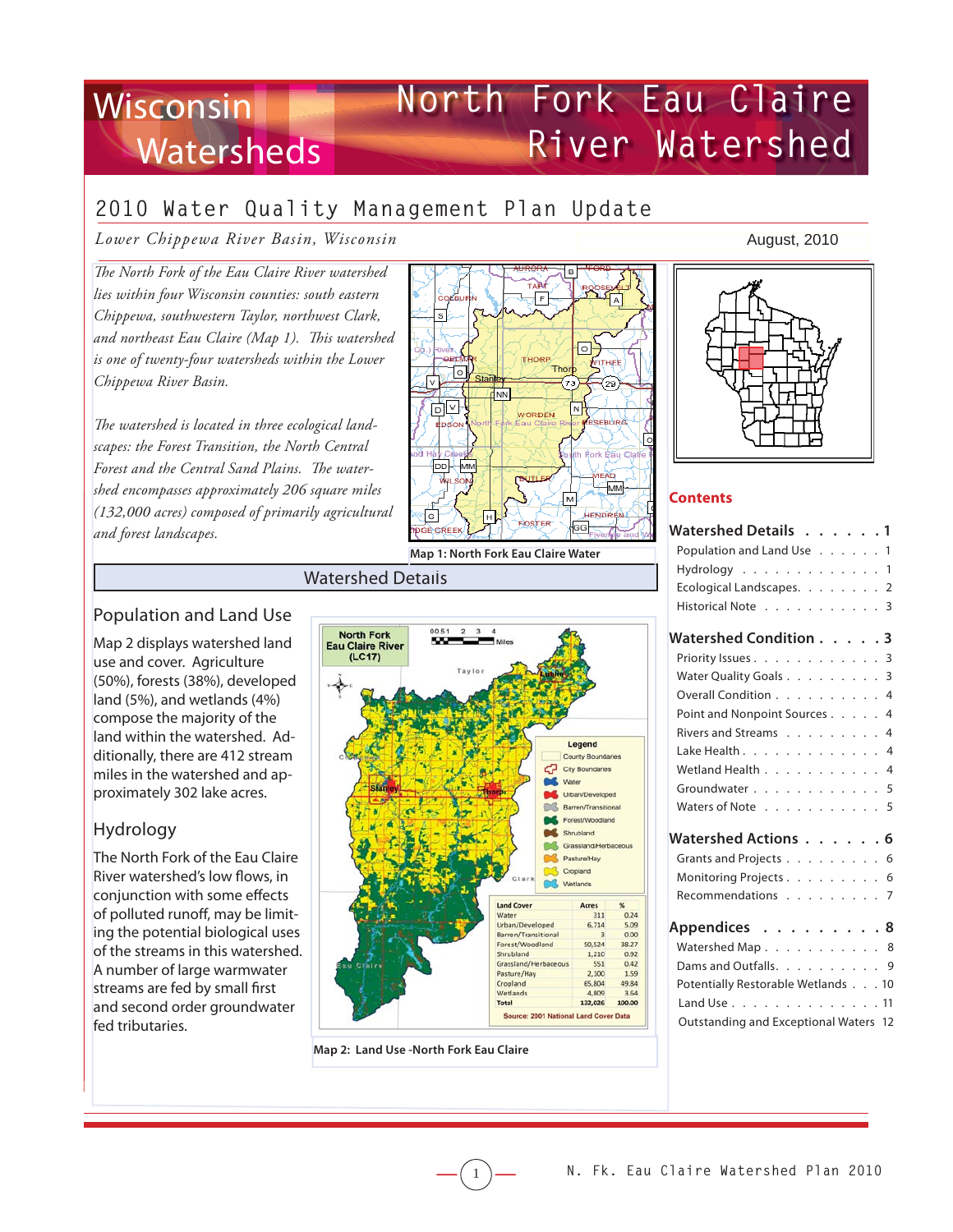#### Ecological Landscapes

The North Fork Eau Claire River Watershed is located in three ecological landscapes: the Forest Transition, the North Central Forest and the Central Sand Plains (Map 3).

The Forest Transition Ecological Landscape lies along the northern border of Wisconsin's Tension Zone and supports both northern forests and agricultural areas. The central portion lies primarily on a glacial till plain deposited by glaciation between 25,000 and 790,000 years ago. The eastern and western portions are on moraines of the Wisconsin glaciation. The growing season in this part of the state is long enough that agriculture is viable, although climatic conditions are not as favorable as in southern Wisconsin. Soils are diverse, ranging from sandy loam to loam or shallow silt loam, and from poorly drained to well drained.



**North Fk Eau Claire at Center Road. Photo Credit: M. Hazuga**

The historic vegetation of the Forest Transition was primarily northern hardwood forest. These northern hardwoods were dominated by sugar maple and hemlock, and contained some yellow birch, red pine and white pine. Currently, over 60% of this Ecological Landscape is non-forested. Forested areas consist primarily of northern hardwoods and aspen, with smaller amounts of oak and lowland hardwoods. The eastern portion of the Ecological Landscape differs from the rest of the area in that it remains primarily forested, and includes some ecologically significant areas. Throughout the Ecological Landscape, small areas of conifer swamp are found near the headwaters of streams, and associated with lakes in kettle depressions on moraines. Ground flora show characteristics of both northern and southern Wisconsin, as this Ecological Landscape lies along the Tension Zone.

The North Central Forest Ecological Landscape occupies much of the northern third of Wisconsin. Its landforms are characterized by end and ground moraines with some pitted outwash and bedrock controlled areas. Kettle depressions and steep ridges are found in the northern portion. Two prominent areas in this Ecological Landscape are the Penokee-Gogebic Iron Range in the north extending into Michigan, and Timm's Hill, the highest point in Wisconsin (1,951 feet) in the south. Soils consist of sandy loam, sand, and silts. The vegetation is mainly forest, with many wetlands and some agriculture, though the growing season is not as favorable as it is in southern Wisconsin. Lake Superior greatly influences the northern portion of the Ecological Landscape especially during the winter season, producing greater snowfall than in most areas in Wisconsin.



**Map 3 Ecological Landscapes of the N. Fk. Eau Claire River Watershed**

The historic vegetation was primarily hemlock-hardwood forest dominated by hemlock, sugar maple, and yellow birch. There were some smaller areas of white and red pine forest scattered throughout the Ecological Landscape, and individual white pines trees were a component of the hemlock-hardwood forest. Harvesting hemlock to support the tanneries was common at the turn of the century, and the species soon became a minor component of forests due to over-harvesting and lack of regeneration. Currently, forests cover approximately 80% of this Ecological Landscape. The northern hardwood forest is dominant, made up of sugar maple, basswood, and red maple, and also including some scattered hemlock and white pine pockets within stands. The aspen-birch forest type group is also relatively abundant, followed by spruce-fir. A variety of wetland community types also are present, both forested and non-forested.

The Central Sand Plains Ecological Landscape, located in central Wisconsin, occurs on a flat, sandy lake plain, and supports agriculture, forestry, recreation, and wildlife management. The Ecological Landscape formed in and around what was once Glacial Lake Wisconsin, which contained glacial meltwater extending over 1.1 million acres at its highest stage. Soils are primarily sandy lake deposits, some with silt-loam loess caps. Sandstone buttes carved by rapid drainage of the

2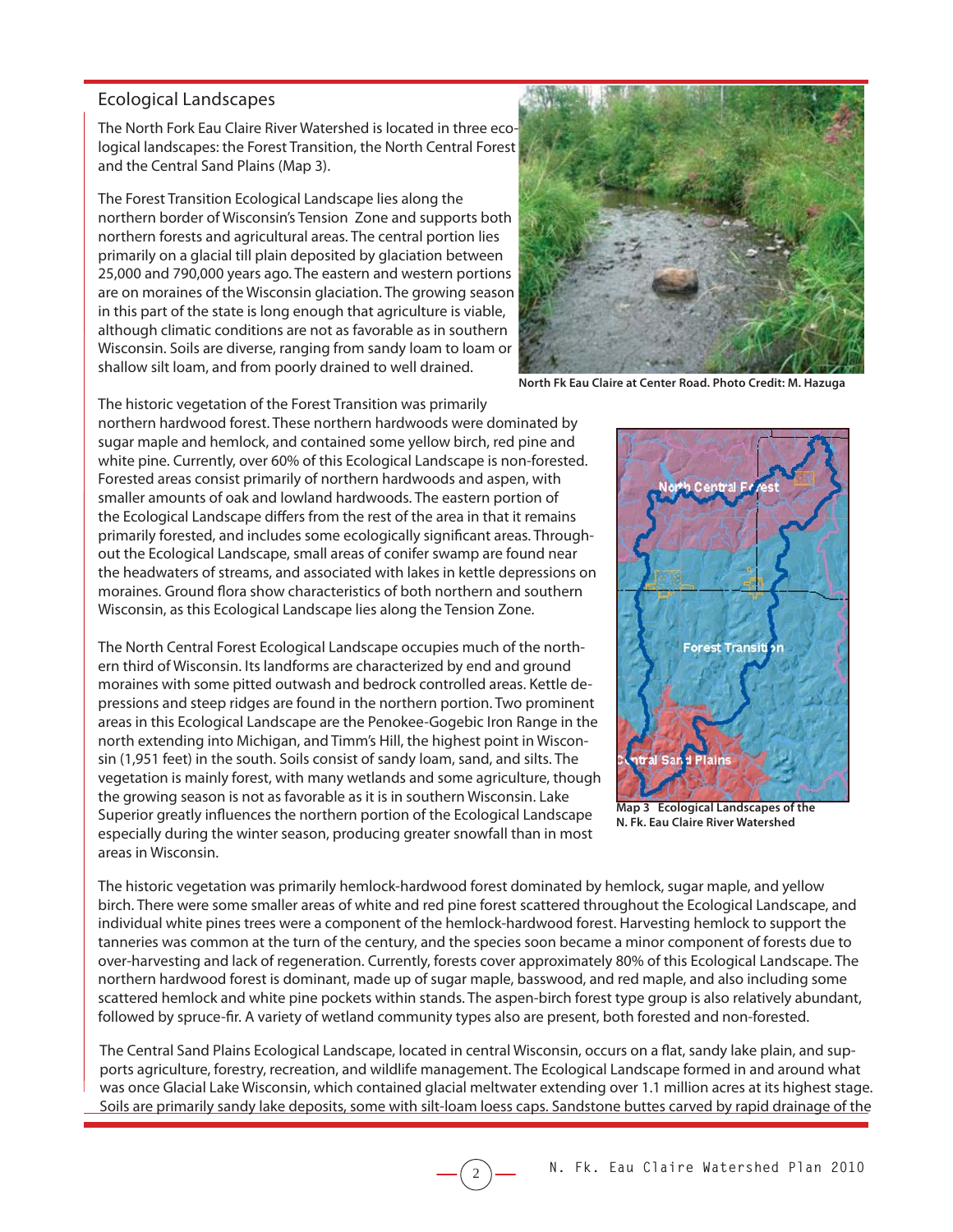glacial lake, or by wave action when they existed as islands in the lake, are distinctive features of this landscape.

The historic vegetation of the area included extensive wetlands of many types, including open bogs, shrub swamps, and sedge meadows. Prairies, oak forests, savannas and barrens also occurred in the Ecological Landscape. An area of more mesic forest with white pine and hemlock was found in the northwest portion, including a significant pinery in eastern Jackson County. Today, nearly half of the Ecological Landscape is non forested, in agriculture and grassland. Most of the historic wetlands were drained in the early 1900s and are now used for vegetable cropping. The forested portion is mostly oak-dominated forest, followed by aspen and pines. A minor portion is maple-basswood forest and lowland hardwoods.

## Historical Note

The City of Thorp. In 1870, the area that is now the City of Thorp, located along McGrogan Creek in Clark County in the North Fork Eau Claire River watershed, was a land of timber. The abundant pines and hardwoods were the base

of the area's first industries, in shingles, barrel staves, and charcoal. The earth furnished red clay for bricks used to construct businesses and homes, many of which are still in use.

When James and Ephrime Boardman built the first cabins, there were no roads. The homestead was ten miles from a neighbor, with camps of Chippewa Indians in what are now the townships of Reseburg, Worden and Butler.

New settlers arrived and first trails, and then roads, were carved out of the wilderness. Farms sprang up on the fertile land, then schools, saloons, general stores, and churches, were established. Within ten years, there was the beginning of a thriving community. The Village of Thorp was established on May 29, 1893 with a population of 883. In April 1948 the Village of Thorp became the City of Thorp with a population of 1,052.



**Yellowstone Trail**

In the early 1900's, dairying was so well established that farmers brought cheese makers to the area to begin processing the now famous cheeses. These cheeses, and traditional sausages can still be purchased as one travels through the area.

The original Boardman and Indian trails became part of the famous Yellowstone Trail. In the 1920's, this road, which ran from Plymouth Rock in Massachusetts, to Puget Sound in Washington, was the nation's first interstate highway to be completed. The intersection of State Highway 73 and County Road X in Thorp, are now marked with the yellow stones and signs, which marked the original road. A new movement is in progress to not only retrace the trail in Clark County, but throughout the State of Wisconsin.

## Watershed Condition

## Priority Issues

Issues of concern in the basin include: loss and fragmentation of native habitats due to population growth and development; sediment and nutrient (nitrogen and phosphorus) delivery to water bodies from both point and non-point sources; and threats to the high quality and abundant groundwater sources.

## Water Quality Goals

Reduction of phosphorus loading from this watershed will be needed to reduce excessive algae growth in lakes Eau Claire and Altoona, downstream impoundments on the Eau Claire River. Specifically, land use modeling of the watershed for these lakes has identified the agricultural lands in the upper portion of this watershed as important locations for utilization of best management practices for phosphorus control. Modeling work has identified the most effective practices to implement in the upstream watersheds to achieve phosphorus and sediment reductions.

3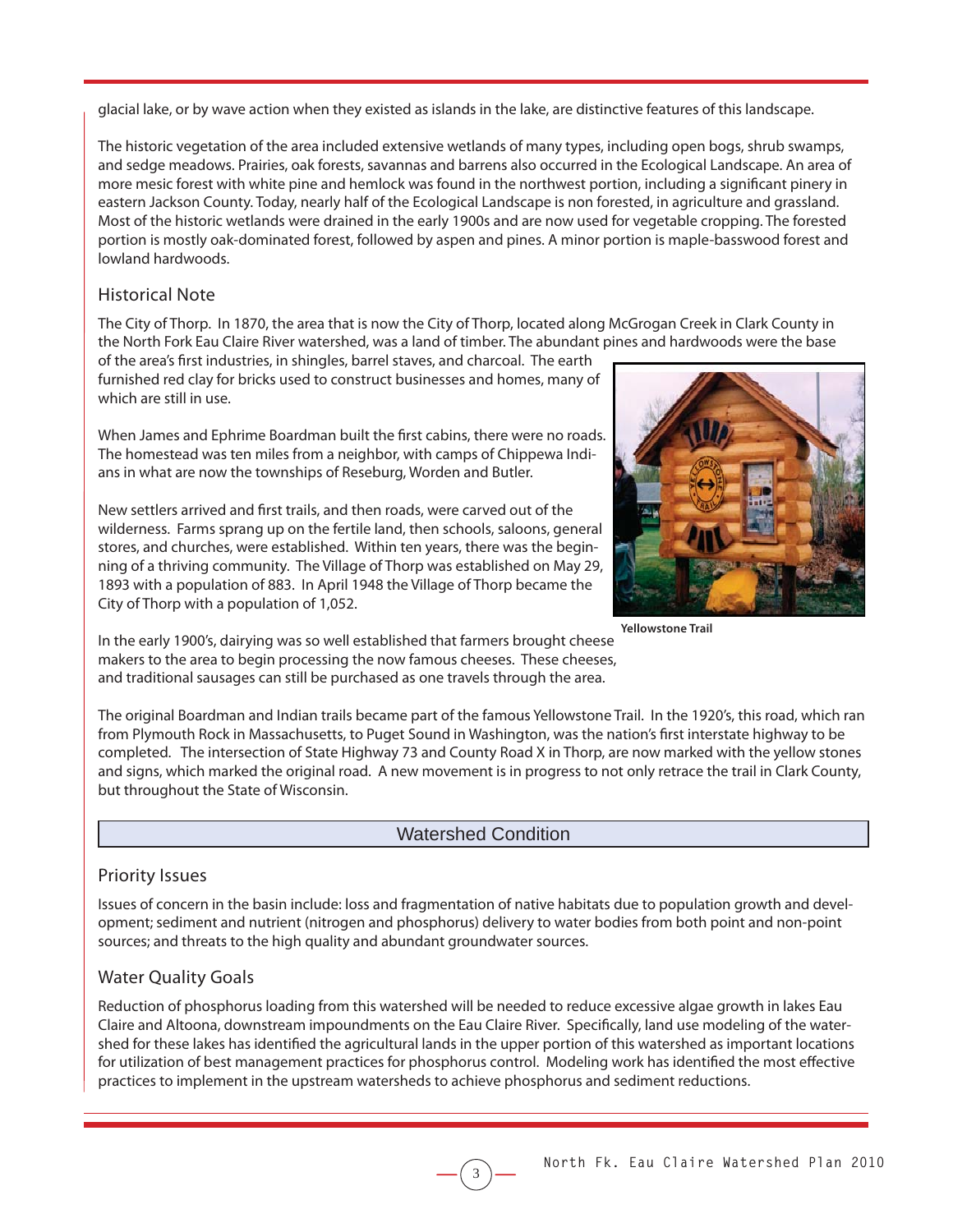## Overall Condition

The watershed has one impaired water, but overall fairly diverse warmwater fisheries are supported including multiple coldwater streams supported by groundwater fed streams and relatively intact habitat for salmonid species.

#### Point and Nonpoint Sources

Point and nonpoint source issues are key issues for this watershed. Reduction of phosphorus loading from all sources is critical for reducing excessive algae growth and eutrophication of impoundments on the Eau Claire River. Specifically, land use modeling of the watershed for these lakes has identified the agricultural lands in the upper portion of this watershed as important locations for utilization of best management practices for phosphorus control .

#### Rivers and Streams

The North Fork of the Eau Claire River is a 56-mile warm water sport fishery. Recent surveys in Clark and Eau Claire Counties found a very diverse fishery, smallmouth bass was the dominant game fish. Multiple year classes of smallmouth bass were found throughout the river, however lower densities are typically found in central Clark County. The river in this reach lacks deep water habitat for smallmouth bass, especially during low flow periods. In addition, there is a greater accumulation of fine sediments in this section. Water chemistry sampling on the North Fork Eau Claire indicates total phosphorus concentrations are highest in central Clark County, nearly 3 times higher than the proposed water quality standard. Nonpoint source runoff is the primary contributor of sediment and nutrients to the river.

McGrogan Creek is a six-mile warm water stream that is currently classified as a limited forage fishery in NR 104. Surveys completed in 2000 indicate the stream supports a diverse warm water forage fishery and the appropriate classification is full fish and aquatic life.

## Lake Health

Chapman Lake (Map 4), an impoundment on the Wolf River in Stanley, had its dam renovated in 2009-2010 and is being dredged. In the summer of 2006 it experienced a significant fish kill attributed to low oxygen. Flow into the lake ceases during dry conditions. The lack of inflow, and naturally low oxygen levels of water entering the lake during dry periods, limits the lakes potential to maintain water quality and support fish. Like the river above the lake, the lake's potential to maintain water quality and support fish is limited by natural conditions.



## Wetland Health

Historically, an estimated 17% of the North Fork of the Eau Claire River watershed consisted of wetlands, based on hydric soils information. Based on Wisconsin's Wetland Inventory information, 7% of the watershed remains as wetlands

4

today. Lands that have hydric soils, but are not identified as wetland are considered "lost" wetlands, and make up 10% of the watershed (Figure 1).

#### Wetland Condition

Little is known about the condition of the remaining wetlands but estimates of reed canary grass infestations, an opportunistic aquatic invasive wetland plant, into different wetland types has been estimated based on satellite imagery. This information shows that reed canary grass dominates 65% of the existing emergent wetlands and 13% of the remaining forested wetlands. Reed canary grass domination inhibits successful establishment of native wetland species.



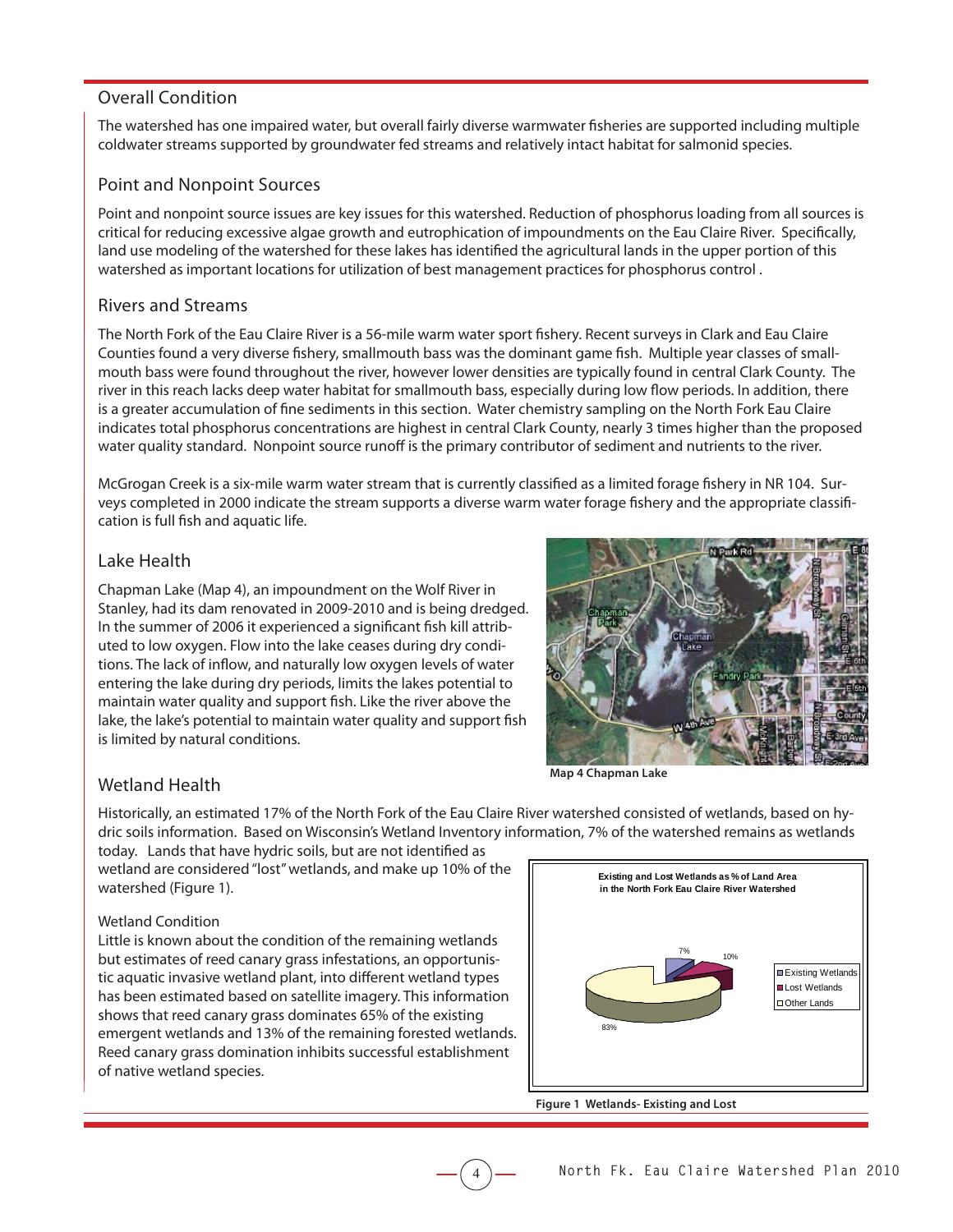#### **Wetland Restorability**

There are an estimated 13,000 acres of lost wetlands in the watershed, where hydric soils are present, but wetland function is gone, due to drainage, filling or other activities. Land uses on these lost wetlands are predominantly cropland (41%) and deciduous forests (45%). A small portion has been converted to urban or other uses (14%) (Figure 3). Those areas in cropland uses may be considered compatible with wetland restoration. Actual restorability will depend on many site specific conditions, including landowner interest, reversibility of hydrologic changes and impacts on adjacent lands.

In the Clark County portion of the watershed, a substantial amount of the County Forest is forested land on hydric soils, and it is un-

likely that these or similar lands would be converted back to wetland. Most other land uses such as urban development are not considered potentially restorable.



**Figure 2. Land Uses of Lost Wetland Acres**

#### Groundwater

No new information is reported for groundwater in this watershed.

#### Waters of Note

#### **ORW/ERW Waters**

Swim Creek is the only Exceptional Resource Water located in the North Fork Eau Claire River Watershed (Map 5).

5

#### **Trout Waters**

Five different streams and stream segments are considered trout waters under NR102 and the state's Fisheries Classification NR1.0 rule. Table 1 lists these streams.

#### **Impaired Waters**

The Wolf River is a 24-mile long warm water tributary to the North Fork of the Eau Claire River that originates in south-

western Taylor County and flows south into Chapman Lake, a millpond in the City of Stanley. The Wolf River flows south out of Chapman Lake and joins the North Fork Eau Claire River in northeastern Eau Claire County. The Wolf River is a clear, medium hard water stream that meanders through portions of Clark, Taylor, Chippewa, and Eau Claire Counties. At least 70 percent of the land adjacent to the stream has been cleared in addition to 94 percent of the land included in the watershed area. There is no public land adjoining the stream; however, public access is possible from six road crossings.

The headwaters, upstream from Chapman Lake, are intermittent and fully support a warm water forage fishery. The stream is classified as a warm water sport fishery from the Chapman Lake dam downstream to the confluence with the North Fork Eau Claire River. A diverse forage fishery, along with some smallmouth bass and northern pike, has been documented in the stream below Chapman Lake. The stream is relatively small and therefore has limited habitat for gamefish, especially adults. Continuous dissolved oxygen monitoring completed upstream of Chapman Lake found concentrations below the water quality standard. The headwaters of the Wolf River are intermittent and

#### **Table 1: Trout Waters of the North Fork Eau Claire Watershed**

| Official Waterbody Name | <b>WBIC</b> | <b>Start Mile</b> | End Mile | <b>Trout Class</b> | Counties   |
|-------------------------|-------------|-------------------|----------|--------------------|------------|
| <b>Sterling Creek</b>   | 2148500     | $\Omega$          | 6.61     | <b>CLASS III</b>   | Clark      |
| Shambaugh Creek         | 2145600     | $\Omega$          | 2.26     | <b>CLASS II</b>    | Eau Claire |
| Swim Creek              | 2146100     | $\Omega$          | 1.37     | <b>CLASS II</b>    | Eau Claire |
| Swim Creek              | 2146100     | 1.37              | 6.33     | CLASS <sub>I</sub> | Chippewa   |
| Loper Creek             | 2145900     | $\Omega$          | 3.31     | <b>CLASS II</b>    | Eau Claire |
| Beeman Creek            | 2145500     | $\Omega$          | 3.34     | <b>CLASS II</b>    | Eau Claire |



**Map 5: Swan Creek, an Exceptional Water**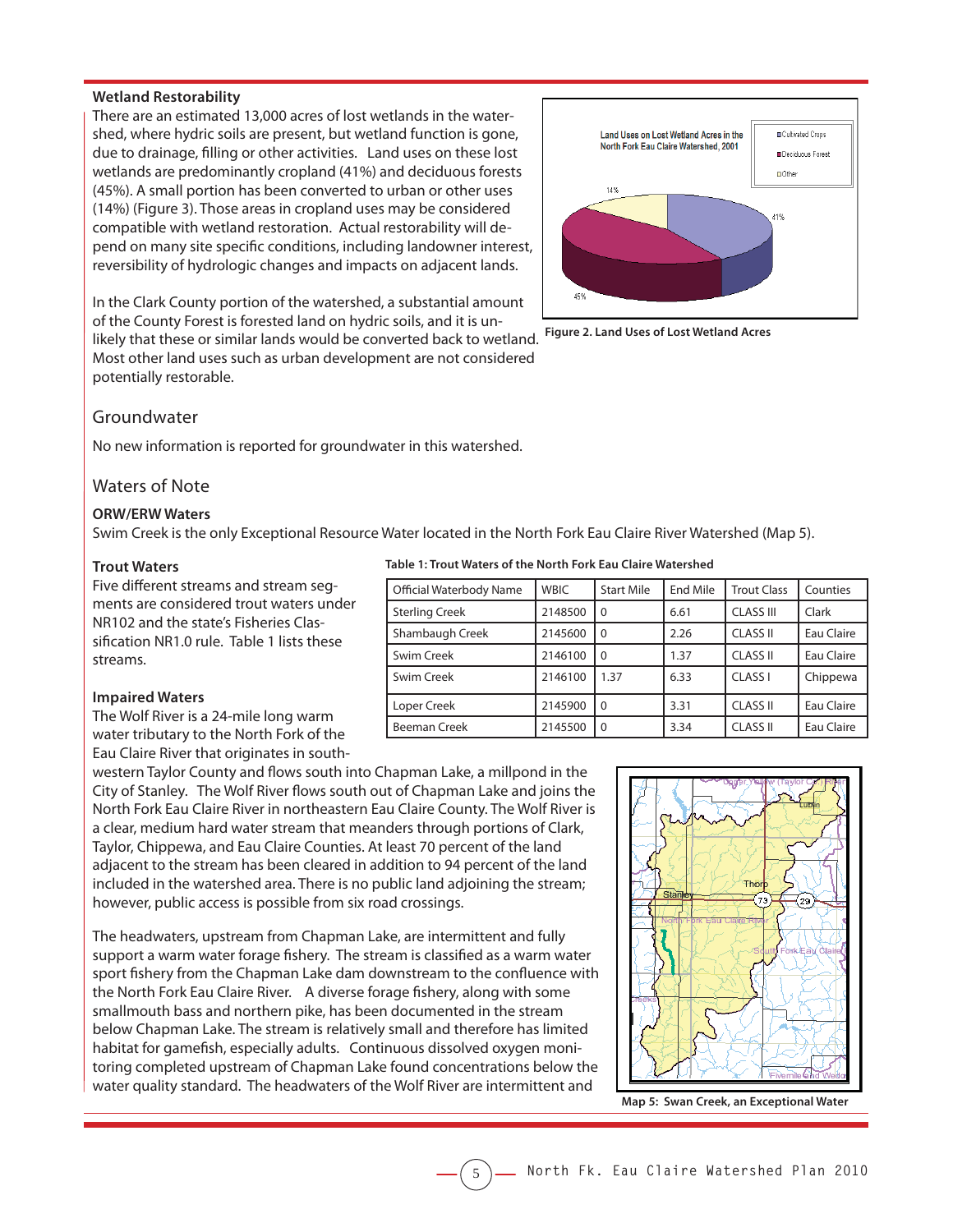flow through large wetland complexes. Low oxygen levels documented in the headwaters are a result of these natural environmental conditions. This section of river is not listed on the 303d list because these contributing factors are natural and uncontrollable.

The Wolf River, from the Chapman Lake dam downstream to Worden Road, is not supporting its designated use due to dissolved oxygen standards violations. Therefore, this section of river is identified as impaired on the Federal 303 d list. The river was originally listed as impaired due to low dissolved oxygen levels found during the 1980s. Targeted monitoring was completed in 2006 to document dissolved oxygen levels and determine the current biological health of the stream. Data collection included fish surveys, macroinvertebrate sampling and continuous dissolved oxygen monitoring. Continuous dissolved oxygen monitoring completed for the entire month of June resulted in levels below 5 mg/L 22% of the time at CTH MM and 0% of the time downstream at River Road.



**Wolf River at River Road Photo Credit M. Hazuga 2010**

Dissolved oxygen levels fluctuated substantially at CTH MM as a result of photosynthesis and respiration

of filamentous algae. The growth of filamentous algae is a result of excessive nutrients, slow streamflow and the open canopy in this reach of stream. Downstream from Worden Road, the stream corridor is mostly shaded and filamentous algae growth is minimal or absent. As a result, oxygen levels remain above the water quality standard. Additional biological results confirmed that the river below River Road is not impaired and should not be on the 303d list.

#### Watershed Actions

#### Grants and Projects

The following grant projects have been received in the last five years and/or are ongoing in the watershed.

Lakes Grant Small Scale Lake Planning Wolf River 04/01/2007 - Complete

The City of Stanley studied Chapman Lake in Chippewa Co to develop a plan for lake enhancement. Major project elements to include: 1) Watershed mapping, 2) Analysis for sediment and nutrient inflows, 3) Meetings with DNR staff, 4) Public meetings to establish community vision, 5) Plan development and final report.

#### Monitoring Projects

Fisheries projects conducted in the watershed include a wide variety of "baseline" monitoring and targeted fieldwork to gain specific knowledge related to Wisconsin's fish communities. Monitored waters include: Beeman Creek, Goggle-Eye Creek, Little Otter Creek, Loper Creek, McGrogan Creek, North Fork Eau Claire River, Robinson Creek, Roger Creek, Sterling Creek, Swim Creek and Wolf River.

#### Natural Community Stream Reference Project

This study involves reference site selection and monitoring using the Streams Natural Communities dataset, which is based on stream flow and temperature modeled by WDNR Integrated Science Services and USGS Region V States. This study evaluates highest quality streams representative of each of the eleven proposed natural communities. The purpose of the study is to provide the range of biological and ecological conditions for specific communities through determining the "potential biological use" of each and to gather information that will provide insight into the value of the 11 distinct natural communities for state assessment and water quality standards work.

#### Aquatic Invasive Species (AIS)

With UW Extension and Wisconsin Sea Grant, WDNR works with water users to prevent transporting aquatic invasive species. Additional work includes monitoring and control.